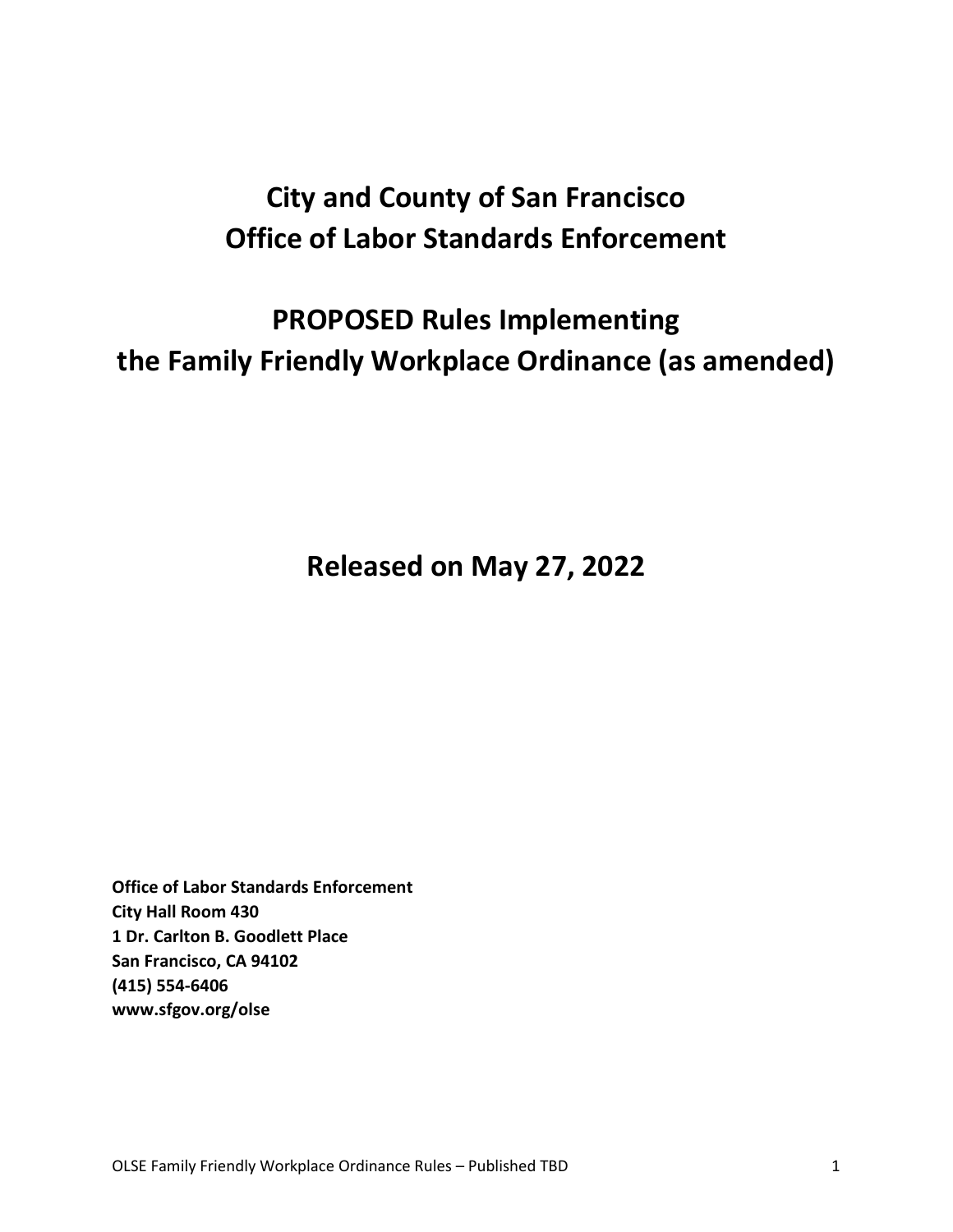# Table of Contents

| Rule 5. Process for Establishing a Flexible or Predictable Work Arrangement  11 |  |
|---------------------------------------------------------------------------------|--|
|                                                                                 |  |
|                                                                                 |  |
|                                                                                 |  |
|                                                                                 |  |
|                                                                                 |  |
|                                                                                 |  |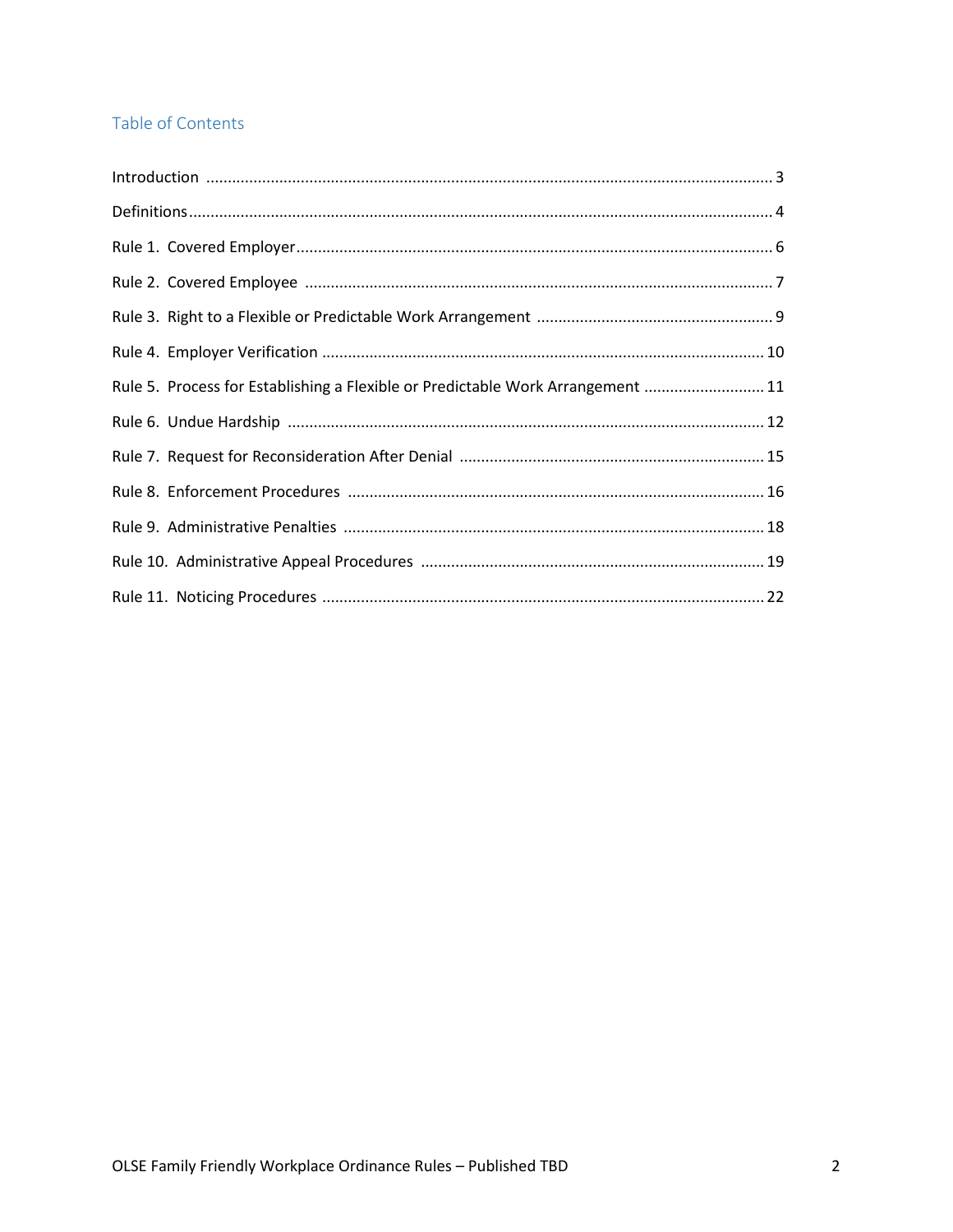# **Introduction**

The Office of Labor Standards Enforcement ("OLSE") promulgates these proposed Rules pursuant to Chapter 12Z, Section 12Z.10(a)(5) of the San Francisco Administrative Code. Pursuant to Chapter 12Z.10, the OLSE is authorized to enforce and to coordinate implementation and enforcement of the San Francisco Family Friendly Workplace Ordinance ("FFWO") and may promulgate appropriate rules and guidelines for such purposes.

The Family Friendly Workplace Ordinance requires qualifying Employers to:

- 1. Provide an employee with a flexible or predictable work arrangement upon request to assist in their ability to care for their children, family members with serious health conditions, or family member 65 or older unless the arrangement would cause the employer undue hardship;
- 2. If unable to approve the requested arrangement, engage in a good faith interactive process to determine a mutually-agreeable arrangement;
- 3. Demonstrate in writing the undue hardship determination and notify an employee of their right to reconsideration and right to file a complaint;

The operative date of the amended FFWO is July 12, 2022. As of the operative date, OLSE may issue determinations and impose administrative penalties.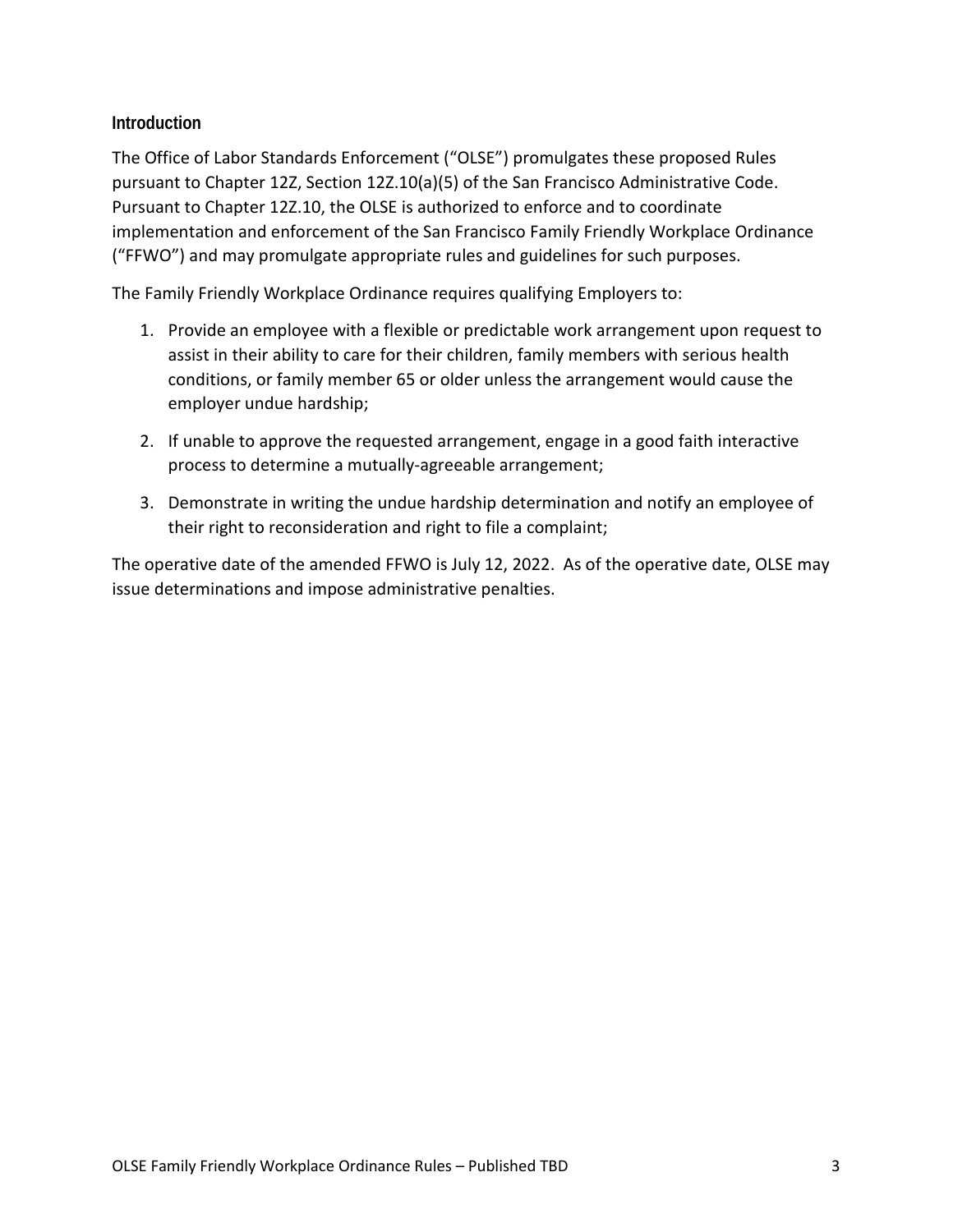# **Definitions[1](#page-3-0)**

**"Agency" or "OLSE"** means the San Francisco Office of Labor Standards Enforcement.

**"Caregiver"** means an Employee who is a primary contributor to the ongoing care of: (1) A Child or Children for whom the Employee has assumed parental responsibility; (2) Person(s) with a Serious Health Condition in a Family Relationship with the Caregiver; or (3) A Person age 65 or older in a Family Relationship with the Caregiver.

**"Child"** or **"Children"** means a biological, adopted, or foster child, a stepchild, a legal ward, or a child of a person standing in loco parentis to that child, who is under 18 years of age.

**"Employee"** means any person who regularly works for an Employer at least eight hours per week within the geographic boundaries of San Francisco, including part-time Employees, provided that Telework shall be considered work within the geographic boundaries of the City.

**"Employer"** means the City or any person as defined in Section 18 of the California Labor Code who employs 20 or more employees, regardless of location, but does not include the state or federal government or any other local governmental entity.

**"Family Relationship"** means a relationship in which a Caregiver is related by blood, legal custody, marriage, or domestic partnerships, as defined in San Francisco Administrative Code Chapter 62 or California Family Code Section 297, as either may be amended from time to time, to another person as a spouse, domestic partner, child parent, sibling, grandchild, or grandparent.

**"Flexible Working Arrangement"** means a change in an Employee's terms and conditions of employment that provides flexibility to assist an Employee with caregiving responsibilities.

**"Predictable Working Arrangement"** means a change in an Employee's terms and conditions of employment that provides scheduling predictability to assist that Employee with caregiving responsibilities.

**"Serious Heath Condition"** means an illness, injury, impairment, or physical or mental condition that involves either of the following: (1) Inpatient care in a hospital, hospice, or residential health care facility; or (2) Continuing treatment or continuing supervision by a health care provider.

**"Telework"** means an Employee's work for an Employer from the Employee's residence or other location that is not an office or worksite of the Employer if the Employer maintain an office or worksite within the geographic boundaries of the City at which the Employee may work, or prior to the COVID-19 pandemic was permitted to work.

<span id="page-3-0"></span> <sup>1</sup> These definitions, provided here for ease of reference, mirror Section 12Z.3 of the FFWO.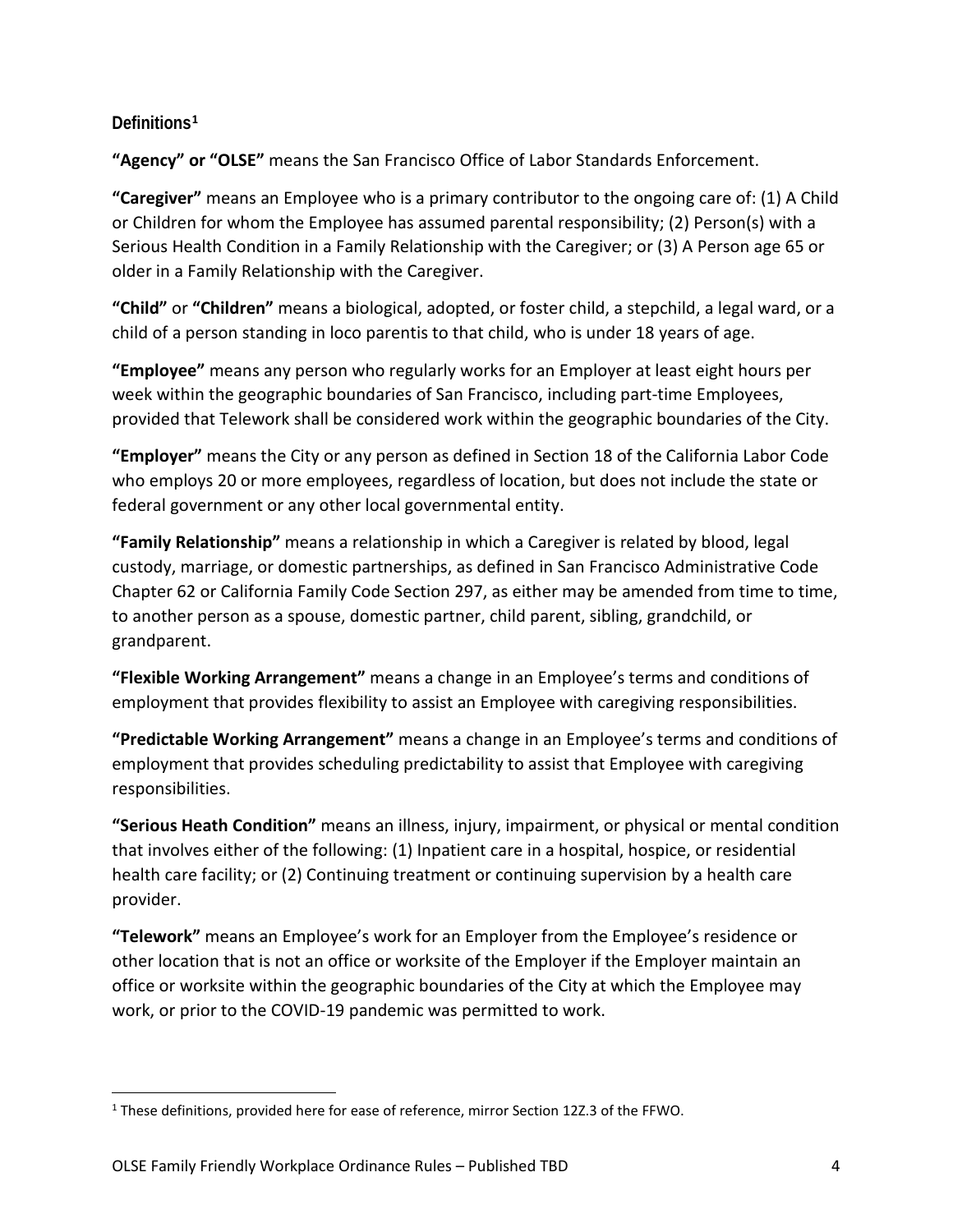**"Work Schedule"** means those days and times within a work period that an Employee is required by an Employer to perform the duties of the Employee's employment for which the Employee will receive compensation.

**"FFWO" or "Ordinance"** means the San Francisco Family Friendly Workplace Ordinance, codified at Chapter 12Z of the San Francisco Administrative Code.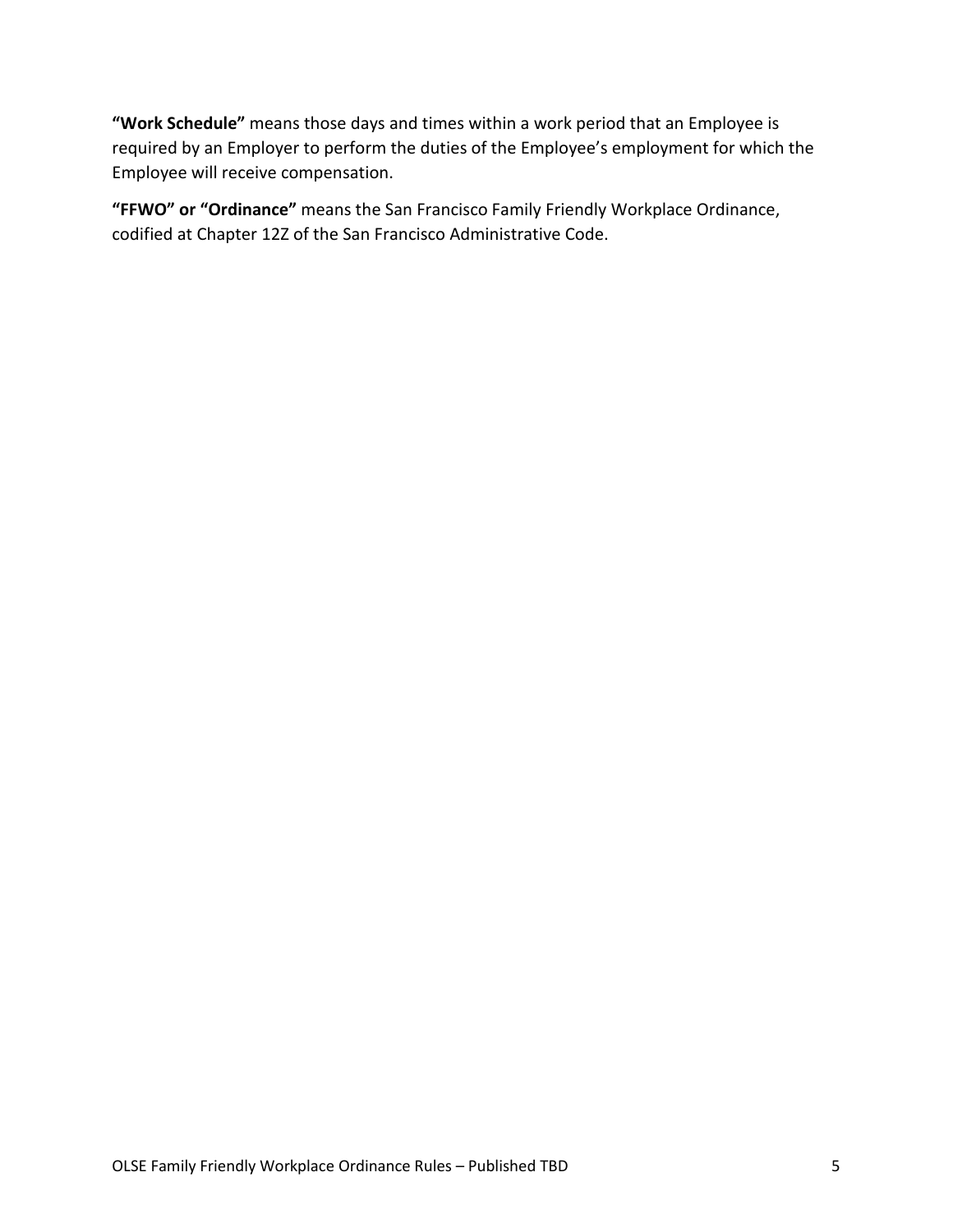#### **Rule 1. Covered Employer**

Administrative Code Chapter 12Z, Section 12Z.3 Rules and Guidelines:

**Background:** Section 12Z.3 states, **"'**Employer' means the City, or any person as defined in Section 18 of the California Labor Code who regularly employs 20 or more employees, regardless of location, including an agent of that Employer and corporate officers or executives who directly or indirectly or through an agent or any other person, including through the services of a temporary services or staffing agency or similar entity, employ or exercise control over the wages, hours, or working conditions of an Employee. The term 'Employer' shall also include any successor in interest of an Employer. The term 'Employer' shall not include the state or federal government or any other local governmental entity other than the City."

Rule 1.1. All employees should be counted, including those inside and outside of San Francisco, regardless of their status or classification as seasonal, commissioned, permanent or temporary, or full-time or part-time.

Rule 1.2. If the number of employees fluctuates, the employer is covered if it had an average of 20 employees performing paid work per week during the preceding calendar quarter.

For example: a business that has 5 employees during the first 6 weeks of the quarter and 20 employees during the last 7 weeks of a quarter would not be covered in the subsequent quarter because it has employed an average of only 13 persons per week during that quarter: [(5 employees/week x 6 weeks) + (20 employees/week x 7 weeks)]/13 weeks = 13 employees/week.

Rule 1.3. If an Employee submits a complete request when the Employer is qualified as a covered Employer, but before the Employer issues a determination the Employer no longer qualifies as a covered Employer (i.e., has less than 20 employees), the Employer must still consider the request for a Flexible or Predictable Work Arrangement and comply with the FFWO.

Rule 1.4. For the purposes of making a determination on an Employee's request for a Flexible or Predictable Working Arrangement and/or engaging in the interactive process as required by the FFWO, an Employer includes an Agent of the Employer authorized by the Employer to use the Agent's independent judgment to hire, transfer, suspend, lay off, recall, promote, discharge, assign, reward, discipline, direct, or address grievances of Employees, or recommend those authorized actions to the Employer.

Rule 1.5. To qualify as an Employer subject to the FFWO, the Employer must maintain a physical business location within the geographic boundaries of the City.

Rule 1.6. The "City" does not include the San Francisco Unified School District, which is a government entity separate from the City.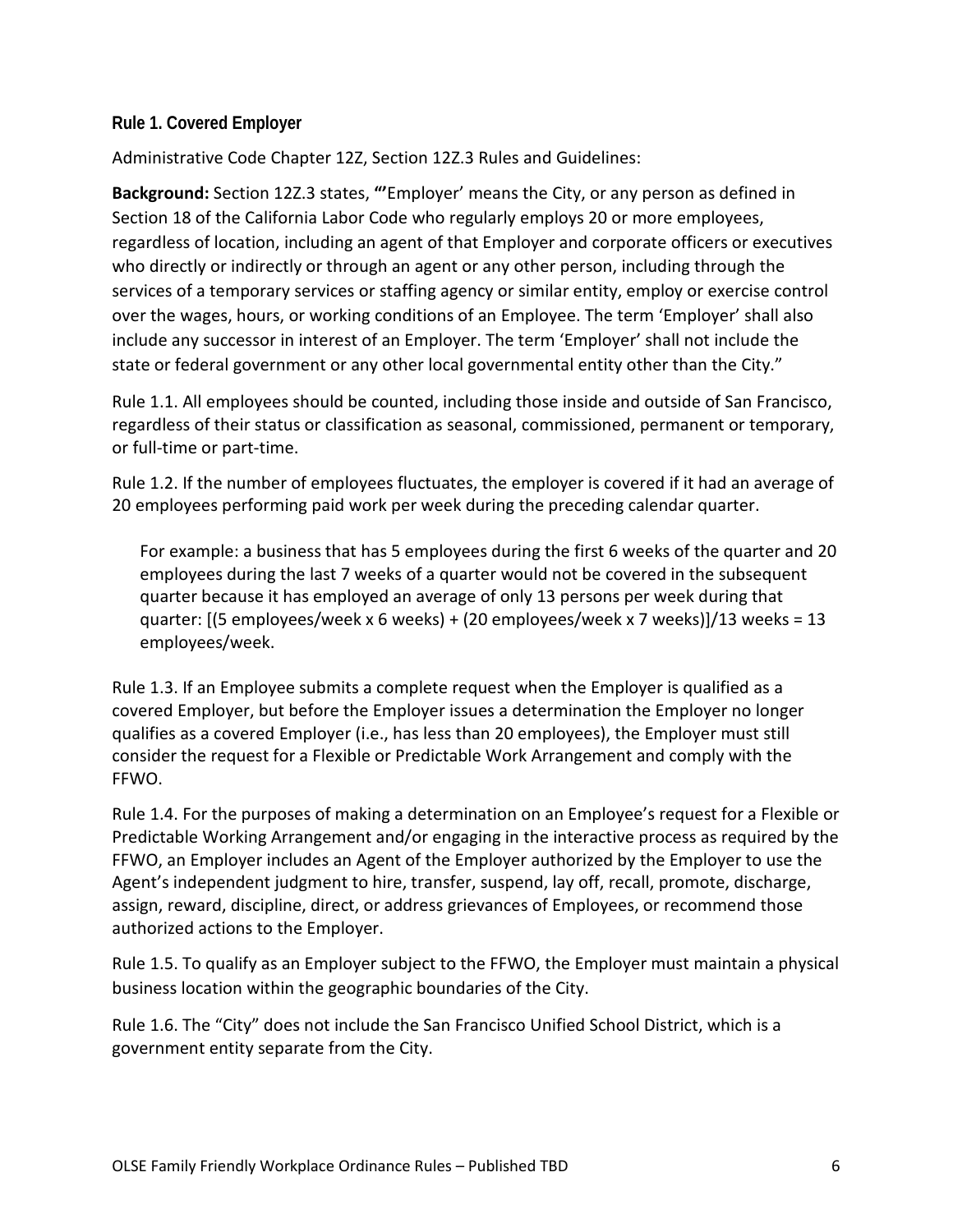#### **Rule 2. Covered Employee**

Administrative Code Chapter 12, Sections 12Z.3 and 12Z.4 Rules and Guidelines:

**Background:** Section 12Z.3 states, **"**Caregiver" means an Employee who is a primary contributor to the ongoing care of any of the following: (1) A Child or Children for whom the Employee has assumed parental responsibility; (2) A person or persons with a Serious Health Condition in a Family Relationship with the Caregiver; or (3) A person who is age 65 or older and in a Family Relationship with a Caregiver.

Rule 2.1. For the purposes of the FFWO, a "primary contributor" means a person who is regularly and substantially engaged in providing ongoing care.

Example: Employee shares joint custody of their child. Employee cares for their child three days per week. During those three days, the Employee is the child's Caregiver as they are the primary contributor to the ongoing care of their child.

Example: About four times a year, Employee takes their uncle to a medical appointment when their cousin is not available. Employee is not a "Caregiver" pursuant to the FFWO because they are not a primary contributor to the ongoing care of their family member.

Rule 2.2. An Employee may submit a prospective request for a Flexible or Predictable Working Arrangement if the Employee knows they will assume parental responsibility within the timeframe of the request period (i.e. 86 days from the time of the initial request).

**Background:** Section 12Z.3 states, "'Employee' means any person who is employed by an Employer, who regularly works at least eight hours per week within the geographic boundaries of the City for an Employer, including part-time Employees, provided that Telework shall be considered work within the geographic boundaries of the City."

Rule 2.3. An Employee who performs duties via Telework is a covered Employee pursuant to the FFWO only if they are assigned to a San Francisco business location within the geographic boundaries of the City at the time the Employee makes the request for a Flexible or Predictable Working Arrangement. When determining where a remote Employee is assigned for purposes of the FFWO, an Employer should consider factors including, but not limited to, the location of the Employee's computer, manager, teammates or co-workers, personnel file, where the Employee worked prior to beginning Telework, and/or Employee's proximity to the business location.

Example: Employer has offices in San Francisco, Burlingame, and Hayward. Employee works from their home in San Mateo and if they were to work "onsite" the Employer would assign them to work in the Burlingame office. Employee is not covered by the FFWO even though they work for an Employer who has an office in San Francisco.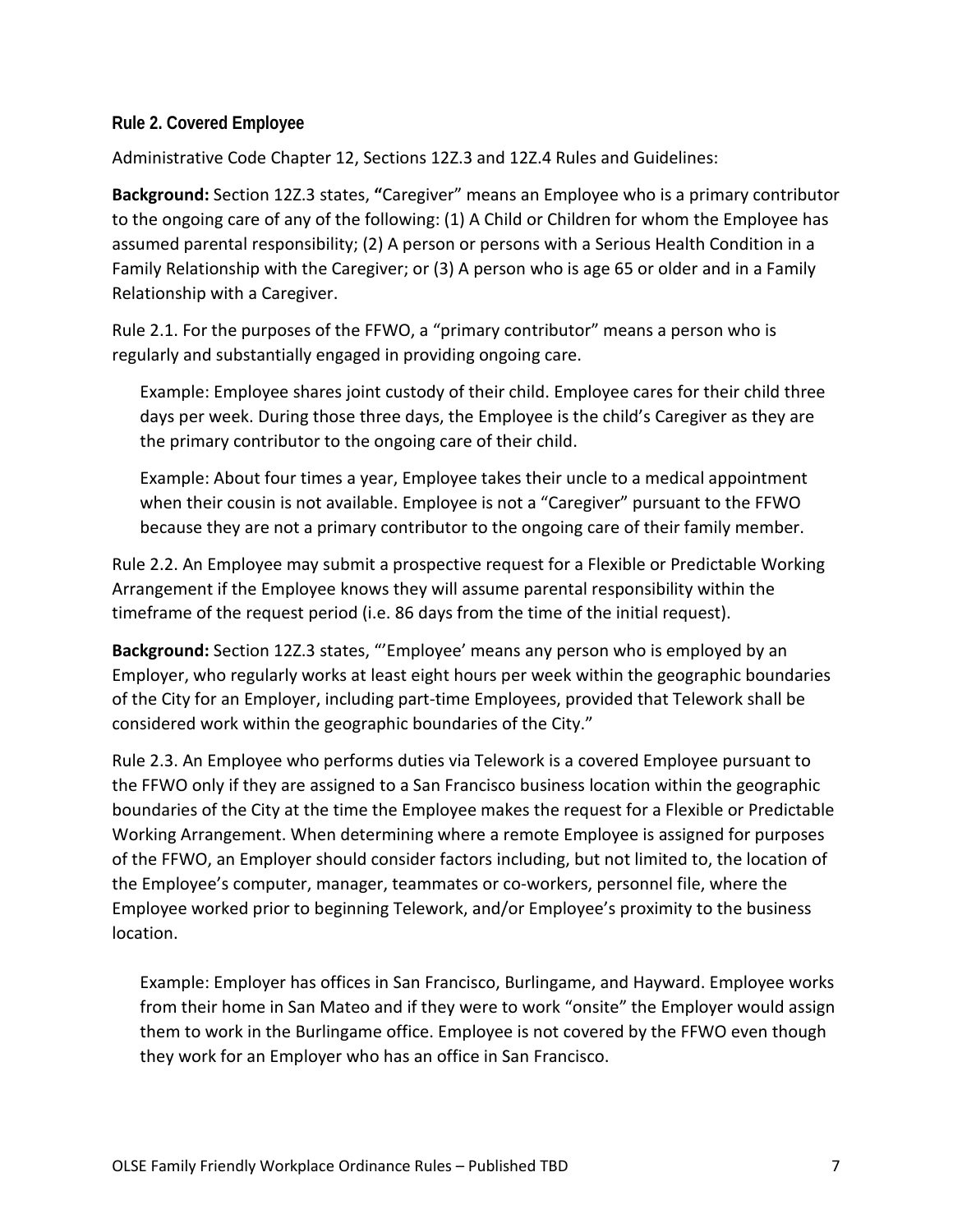Example: In 2019, Employee worked at the Employer's San Francisco office. In 2020, Employee began to Telework and moved to Los Angeles. Employer has offices in California, Colorado, and New York and allows some of its employees to Telework fulltime. Employee's team is located in the San Francisco office so the Employer would consider the Employee assigned to the San Francisco office. Therefore, the Employee is covered by the FFWO. Whereas Employee's coworker who lives in Nebraska and works with a team based in Colorado, was hired in 2021 into a Telework position, and was never assigned to the San Francisco office would not be covered by the FFWO.

**Background:** Section 12Z.4 states, "Beginning on the Operative Date of Amendments, except as provided in Section 12Z.5, a person who has been an Employee of an Employer for six months or more shall be permitted a Flexible or Predictable Working Arrangement to assist with caregiving responsibilities for 1) a Child or Children for whom the Employee has assumed parental responsibility, 2) a person or persons with a Serious Health Condition in a Family Relationship with the Employee, or 3) a person or persons age 65 or older in a Family Relationship with the Employee."

Rule 2.4. Employees who have been employed by an Employer subject to the FFWO for six months or more, measured from calendar date in one month to the calendar date in the following month (e.g. June 7 to July 7 amounts to one month, January 31 to February 28 amounts to one month, etc.) and regularly work at least eight hours per week within the geographic boundaries of San Francisco, provided that Telework is considered work within the geographic boundaries of the City have the right to request a flexible or predictable working arrangement under the FFWO.<sup>[2](#page-7-0)</sup>

Rule 2.5. If an employee who has been employed for more than 6 months within the geographic boundaries of the City leaves the job and is re-hired at a later date, the employee does not have to wait 6 months before making a request for a Flexible or Predictable Work Arrangement under the FFWO. The ordinance does not require that the employee work six months uninterrupted and instead only requires that the employee work for the employer within the geographic boundaries of the City a total of six months cumulatively at any time to be able to make a request.

Rule 2.6. For the purposes of the FFWO, "caregiving" is defined as the reasonable and necessary ongoing supervision or care of a child or family member for their physical and mental wellbeing.

<span id="page-7-0"></span> <sup>2</sup> See SF Admin Cod[e 12Z.4](http://www.amlegal.com/nxt/gateway.dll/California/administrative/chapter12zsanfranciscofamilyfriendlywork?f=templates$fn=default.htm$3.0$vid=amlegal:sanfrancisco_ca$anc=JD_12Z.4)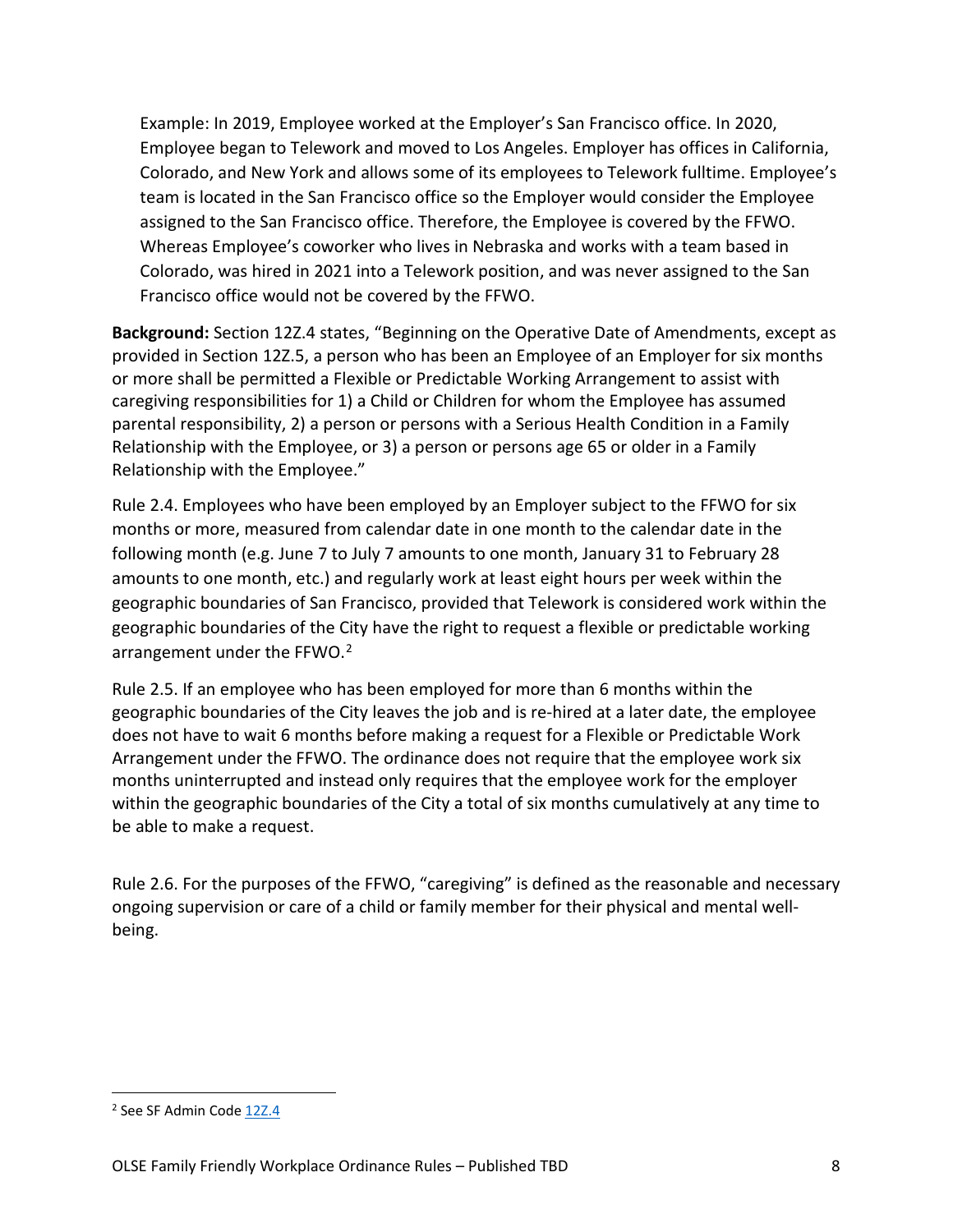#### **Rule 3. Right to A Flexible or Predictable Work Arrangement**

Administrative Code Chapter 12Z, Section 12Z.4 Rules and Guidelines:

**Background**: Section 12Z.4(b) states, "An Employee shall submit to the Employer a notice of the Employee's need for a Flexible or Predictable Working Arrangement under this Section 12Z.4, which shall be in writing and specify the arrangement requested. The arrangement may include, but is not limited to, a change in Employee's terms and conditions of employment as they relate to the number of hours the Employee is required to work, which may include by way of example and not limitation part-time work, part-year employment, or job sharing arrangements; the Employee's work schedule, which may include modified hours, variable hours, predictable hours, or other schedule changes or flexibilities; the Employee's work location, which may include by way of example and not limitation Telework; and modifying the Employee's work assignments or duties."

Rule 3.1. The Employee shall include in the notice a proposed start date, the requested duration of the specified arrangement, the specifics of the arrangement (e.g. start time of 9am, work from home on Wednesdays, etc.), and an explanation of how the request is related to caregiving. If an Employee does not include the required information, the Employer may return the notice to the Employee with a request to include the required information and resubmit the notice.

Rule 3.2. The Employer's duty to respond in writing within 21 calendar days, pursuant to Section 12Z.5, does not begin until the Employee submits a completed written request pursuant to Rule 3.1. Employee should submit the completed written notice at least 21 calendar days prior to the requested start date for the Flexible or Predictable Working Arrangement as an Employer is afforded 21 days to respond.

Rule 3.3. A request for a Flexible or Predictable Working Arrangement differs from an Employee's scheduling request in that it must be based on their Caregiving responsibilities and meet the requirements of Section 12Z.4.

Example: An Employee receives their schedule every two weeks and is required to make any scheduling requests on the Friday before the schedule is posted. On the first of the month, Employee requests not to be scheduled for the night shift on the twelfth of the month. Although the manager hears from a co-worker that Employee's request is to take his son to his dance recital, the Employee's request is not considered a notice of the Employee's need for a Flexible or Predictable Working Arrangement since he did not expressly disclose that his need is due to his caregiving responsibilities and his request was not made in a timely manner (i.e. affording the Employer 21 calendar days to respond).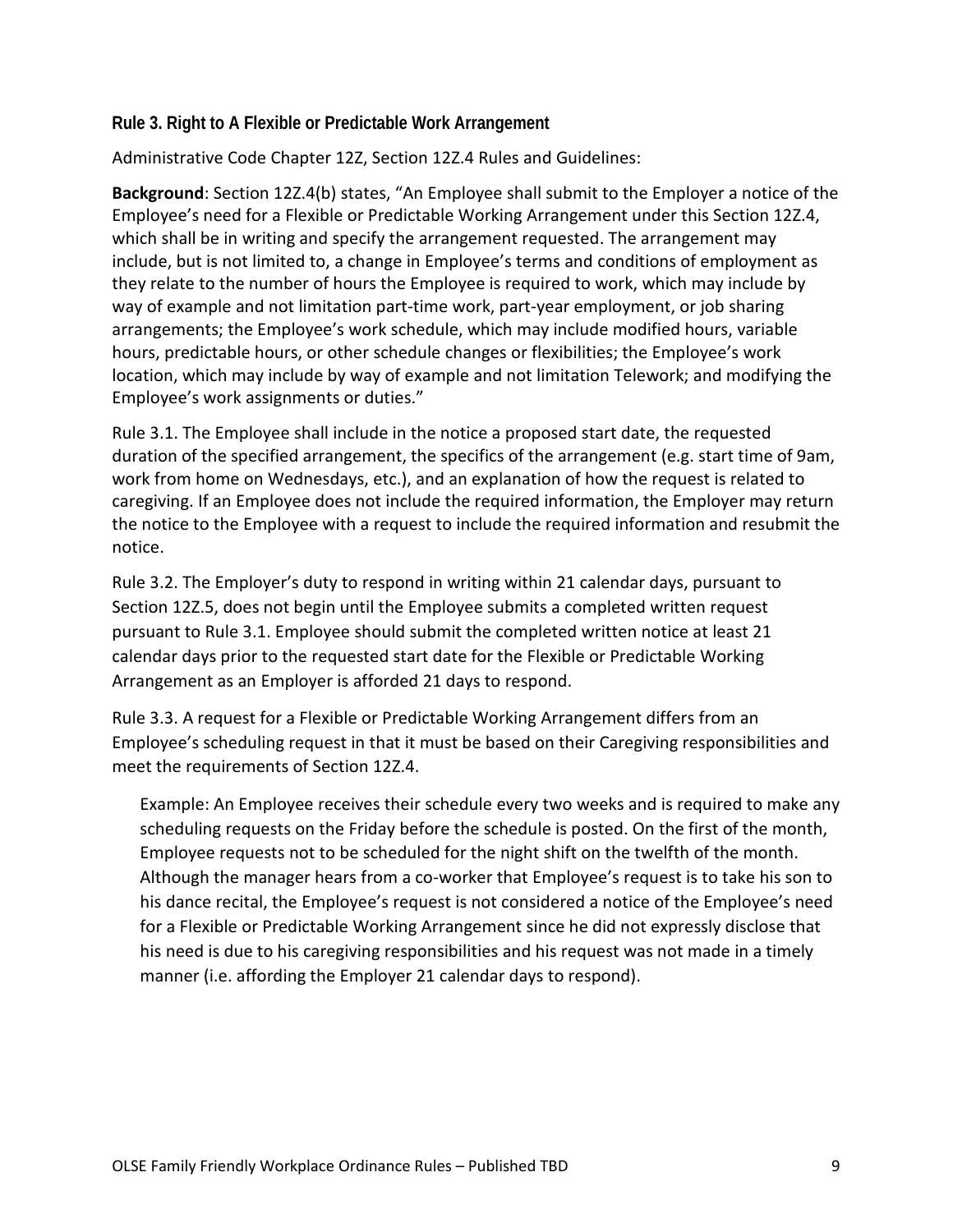#### **Rule 4. Employer Verification**

Administrative Code Chapter 12Z, Section 12Z.4 (c) Rules and Guidelines:

**Background**: An Employer may require an Employee to attest to or verify the Employee's caregiving responsibilities prior to agreeing to a Flexible or Predictable Working Arrangement.

Rule 4.1 An Employer shall not require the Employee to disclose information that is beyond what is necessary for the Employer to determine whether the Employee's requested arrangement is valid.

Example: Employee requests to work 7:00am to 3:30pm on Tuesdays so they can take their grandmother to a standing medical appointment that she is unable to get to without assistance. The Employer may ask the Employee to provide a note from the health care provider confirming the weekly appointment.

Example: Employee requests to work 7:00am to 3:30pm on Tuesdays so they can take their grandmother to a standing medical appointment that she is unable to get to without assistance. The Employer may ask the Employee to provide a note from the health care provider verifying the caregiving responsibilities, i.e. the responsibility to take the grandmother to the weekly appointment. The Employer may not ask for confirmation about the reason for the medical appointment or verifications from Employee's family members that they are unavailable to assist, when there is no basis to believe Employee's attestation is invalid.

Rule 4.2. An Employer shall treat all information obtained from Employee regarding their request for a Flexible or Predictable Arrangement in a manner consistent with applicable federal, state, and local privacy laws.

Rule 4.3 Verification policies approved through a bona fide collective bargaining agreement shall be permissible.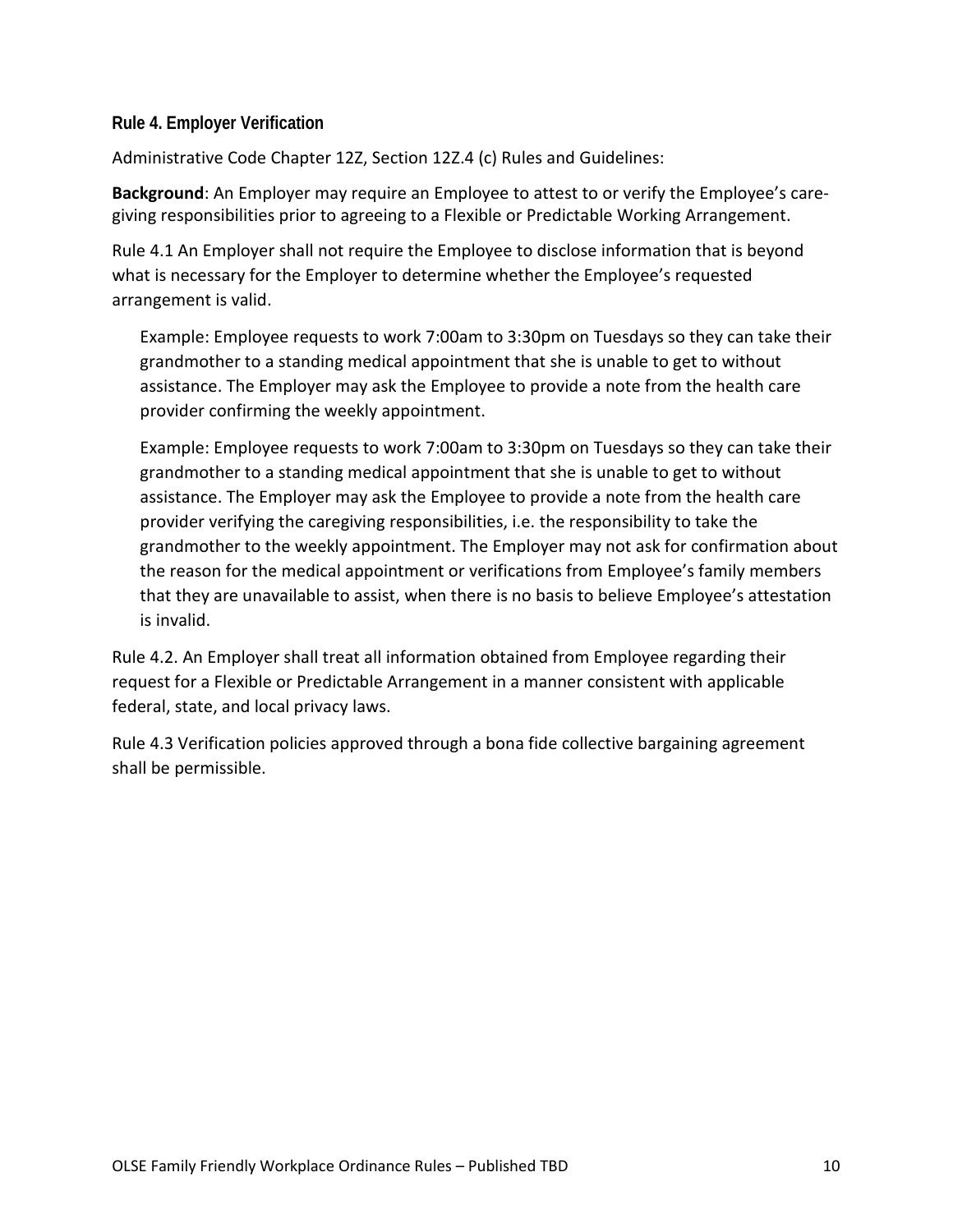**Rule 5. Process for Establishing a Flexible or Predictable Working Arrangement**

Administrative Code Chapter 12Z, Section 12Z.5 Rules and Guidelines:

**Background**: Section 12Z.5(b) states, "An employer must respond in writing within 21 days of the oral or written notice under Section 12Z.4."

Section 12Z.5 (c) states further, "Decision or Interactive Process.

(1) An Employer who agrees to the Flexible or Predictable Working Arrangement shall confirm the arrangement in writing to the Employee.

(2) An Employer who does not agree to the Flexible or Predictable Working Arrangement shall engage in an interactive process with the Employee to attempt in good faith to determine a Flexible or Predictable Working Arrangement that is acceptable to both the Employee and Employer."

Rule 5.1. An Employer must respond in writing within 21 calendar days of the Employee making the completed request for a Flexible or Predictable Working Arrangement. If approving the requested arrangement or a mutually acceptable arrangement, the Employer's written response shall contain the following information: an express approval, the specific terms of the arrangement, and the duration of the arrangement with starting and ending dates.

Rule 5.2. If the Employer does not agree to the Employee's requested arrangement, they must initiate the interactive process. An interactive process requires a timely, good faith, discussion, either orally or in writing, between the Employer and Employee. The Employer and Employee shall exchange essential information without delay or obstruction of the process. As part of the interactive process, in consideration of the requested arrangement, the Employer should analyze the functions and purpose of the Employee's position in relation to the operations of the Employer. The Employer should consider the requested arrangement but may approve an alternative arrangement that is effective in meeting the Employee's caregiving responsibilities.

Example: Employee requests to Telework on Wednesdays to accommodate their caregiving responsibilities. Employee can perform their duties via Telework, but Employer does not want Employee to Telework then because they have an in-person team meeting on Wednesday mornings.

Employer must contact Employee in a timely manner, without unreasonable delay, to begin the interactive process. Examples of reasonable delay would be the Employee being on vacation or the Employer being at a work conference. Employer must have a conversation with Employee about alternative accommodations that would support the Employee's need to meet their caregiving responsibilities. During their discussion, Employee explains they need to be home by 3:00pm. Employer could propose that Employee work on site until 12:00pm, thereby attending the team meeting, and then Telework the remainder of the workday.

As a best practice, Employer should document their conversations with the Employee.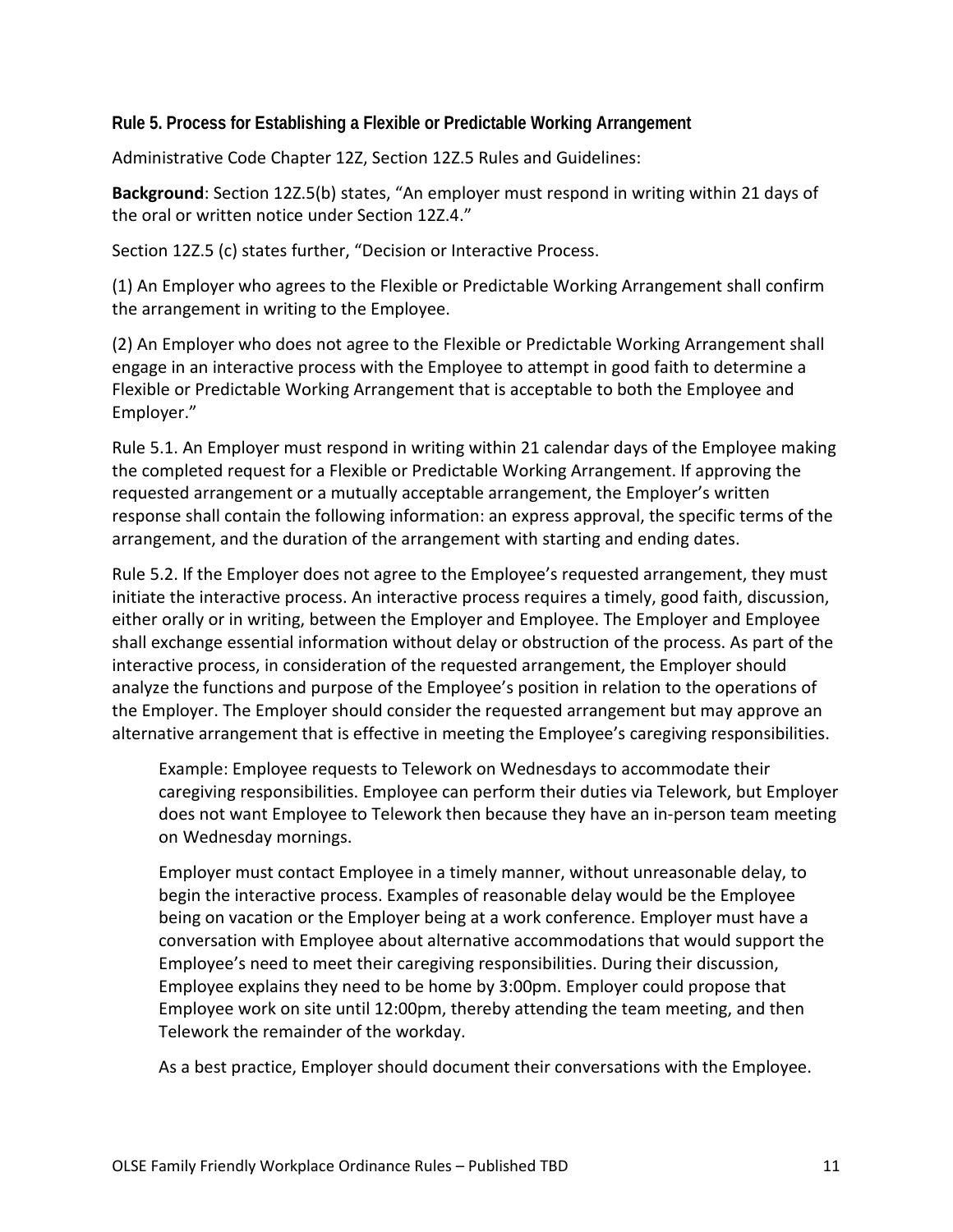#### **Rule 6. Undue Hardship**

Administrative Code Chapter 12Z, Section 12Z.5 Rules and Guidelines:

**Background**: Code Section 12Z.5(c)(3) states, "An Employer may deny a Flexible or Predictable Working Arrangement that would be acceptable to the Employee only if granting such an arrangement would cause the Employer undue hardship by causing the Employer significant expense or operational difficulty when considered in relation to the size, financial resources, nature, or structure of the Employer's business. An Employer must explain the denial in a written response that sets out the basis for the denial and notifies the Employee of the right to request reconsideration by the Employer under Section 12Z.6 and the right to file a complaint under Section 12Z.19 and includes a copy of the notice under Section 12Z.8."

Rule 6.1 The burden of proof is on the Employer to demonstrate that an Employee's requested arrangement would impose an undue hardship.

Rule 6.2. If an Employer asserts that it will approve only some of the requested arrangement (e.g., the Employer can reduce hours but not allow the Employee to begin work earlier in the day) without undue hardship, it should approve those terms of the request and demonstrate the undue hardship caused by the terms of the request.

Example: Employee works an eight-hour shift from 9:30 am to 6:00 pm and requests a predictable schedule to begin work at 10:00 am two days per week due to childcare duties. The Employer can accommodate one of the days but not the second day. The Employer must demonstrate undue hardship to support the denial of the second day.

Rule 6.3. If after engaging in a good faith interactive process, the Employer and Employee have not found an agreeable arrangement, the Employer may deny the request if they can demonstrate that the request would cause an undue hardship. The denial must be based on undue hardship caused by the most current arrangement the Employee has requested, whether it be the original request made or the altered request that resulted from the interactive process (e.g. the Employee requested to begin work at 9:30 am but after a discussion with the Employer altered their request to 9:00 am).

Rule 6.4 An Employer is not required to alter or impede their business operations in a manner that would cause significant expense or operational difficulty. A "significant expense or operational difficulty" is an identifiable cost directly caused by the requested arrangement and is assessed in relation to the Employer's size, financial resources, nature, and structure. Each situation is unique and subject to an individualized analysis, and Employers should consider their circumstances in determining whether they can assert an undue hardship. Therefore, the analysis will differ between a restaurant employing 25 employees, a medical clinic employing 100 employees, and a computer software company employing 2000 employees.

Example: Employee works an eight-hour shift from 9:30 am to 6:00 pm as a store clerk. Employee requests a predictable schedule to begin work at 7:00 am so they can return home in time to administer medication to their 76 years old grandmother. The Employer's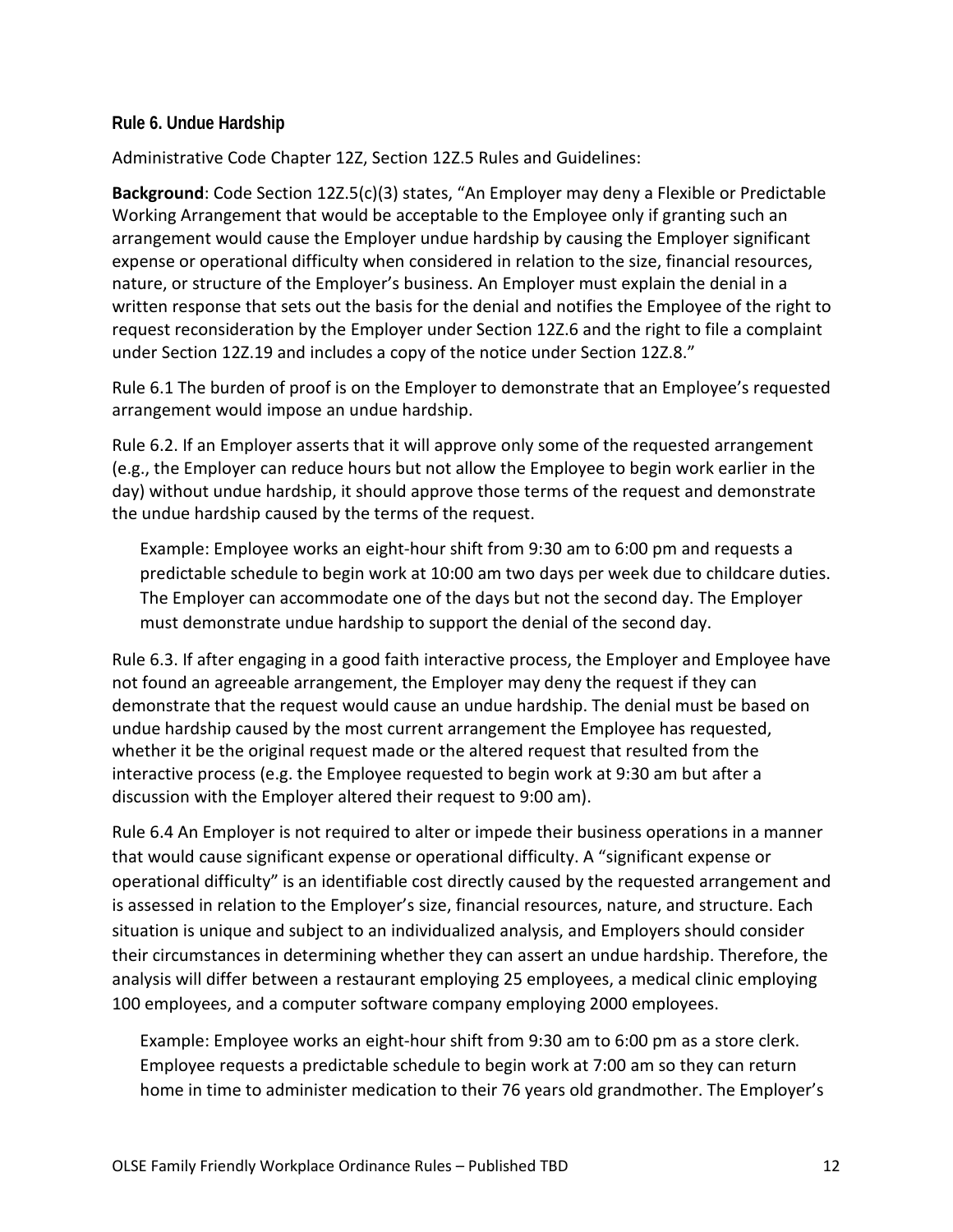store is open from 10:00 am until 6:00 pm and staffs three clerks per day. Apart from preparing for opening, as a store clerk, the Employee does not perform any duties that can be accomplished when the store is closed and the requested schedule or reducing the Employee's hours will lead to insufficient coverage during store hours. The Employer is not required to change the essential duties of the Employee's position and would experience a detrimental effect on the ability to meet customer demands if the Employee's schedule request was approved.<sup>[3](#page-12-0)</sup> Therefore, the Employer can likely demonstrate an undue hardship and deny the requested arrangement.

Example: In November, an Employee requests to work a four day-a-week, 10 hour-a-day schedule until the following August to provide care on Fridays because their child's preschool reduced operations to Monday through Thursday only. The Employer does not hold any mandatory meetings on Fridays. The Employee holds a position that is not public facing and all duties can be performed Monday through Thursday. Even though the Employer prefers everyone to work a Monday through Friday, 8 hours per day schedule, and is concerned others will also want to work this schedule, they would not likely be able to demonstrate undue hardship. However, if an Employee's requested schedule would require the Employer to pay the Employee overtime wages pursuant to the Cal. Labor Code, the request could be denied due to identifiable costs directly caused by the requested arrangement. [4](#page-12-1)

Example: Employee's regular schedule is 9:00 am to 6:00 pm. Employee requests to work from 10:30 am to 7:30 pm instead to accommodate their caregiving responsibilities. Employee's supervisor cannot work a schedule other than 9:00 am to 6:00 pm. Employer determines that Employee cannot work without supervision due to the nature of the business. [5](#page-12-2) Employer may be able to demonstrate an undue hardship based on productivity loss and deny the requested arrangement.

Example: Employee requests to work at the North Beach location instead of the Outer Sunset location of the Employer's business due to caregiving responsibilities. There is a need for staffing at the North Beach location, but Employer is concerned that other employees will also want to request a change to the North Beach location. Employer would not likely be able to demonstrate undue hardship based on their concern. Employer can use objective criteria to address multiple FFWO requests, such as seniority if multiple requests are made at once and then if unable to arrange coverage the Employer may be able to deny an Employee's request due to undue hardship. [6](#page-12-3)

Rule 6.5 If issuing a denial, the Employer must state in writing the reason for the denial, fully explaining why the Employer is not able to accommodate the requested arrangement. Simply

<span id="page-12-0"></span> $3$  See SF Admin Code 12Z.5(3)(B) and (D)

<span id="page-12-1"></span><sup>4</sup> See SF Admin Code 12Z.5(3)(A)

<span id="page-12-2"></span><sup>5</sup> See SF Admin Code 12Z.5(3)(A)

<span id="page-12-3"></span><sup>6</sup> See SF Admin Code 12Z.5(3)(C)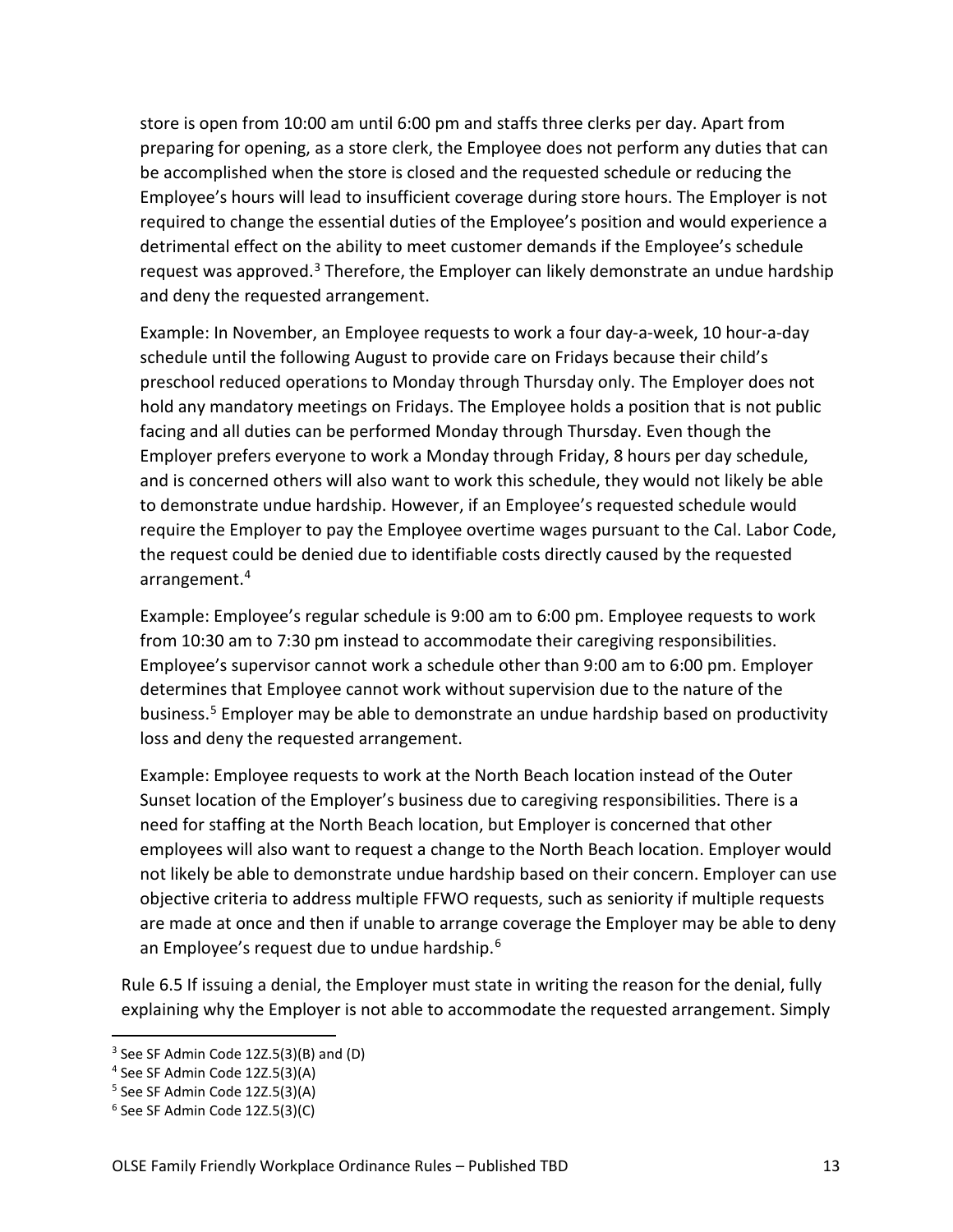stating the requested arrangement is denied is insufficient to comply with section 12Z.5(C)(3). The Employer must also state in writing that the Employee has a right to request reconsideration within 30 days of the denial and may file a complaint with OLSE, providing a copy or the notice published by OLSE, pursuant to Section 12Z.8.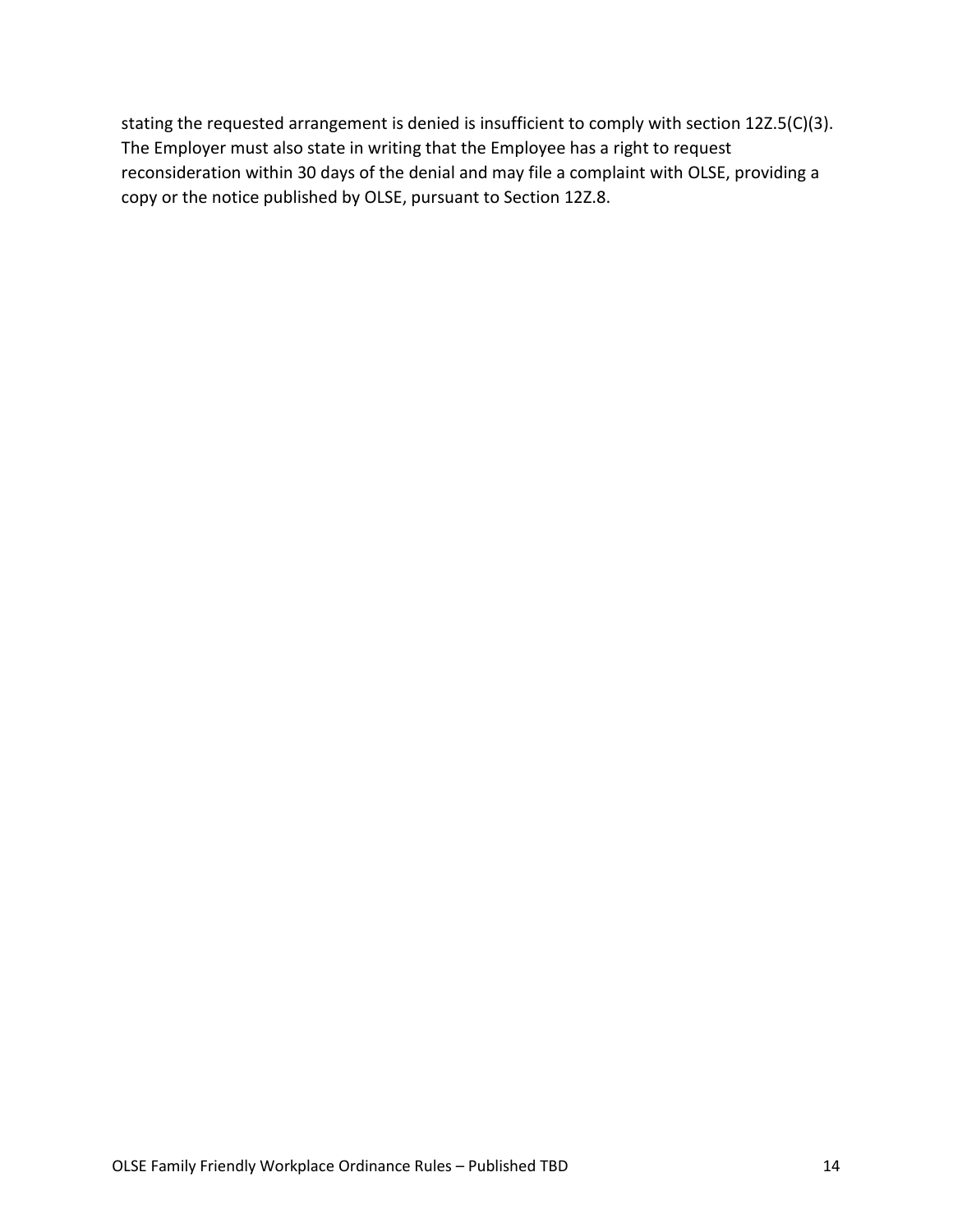## **Rule 7. Request for Reconsideration After Denial**

Administrative Code Chapter 12Z, Section 12Z.6 and 12Z.10 Rules and Guidelines:

**Background**: Code Section 12.Z6 (a) states, "An Employee whose Flexible or Predictable Working Arrangement has been denied may submit a request for reconsideration to the Employer in writing within 30 days of the decision." Code Section12Z.6 (b) states, "If an Employee submits a request for reconsideration under this Section 12Z.6, the Employer must arrange a meeting to discuss said request to take place within 21 days after receiving the request."

Rule 7.1. An Employee may submit a request for reconsideration in writing within 30 calendar days of the Employer's written determination. An Employer must arrange a meeting to discuss the Employee's request for reconsideration within 21 calendar days of receiving the request for reconsideration and provide a final decision in writing 14 calendar days after the meeting.

Rule 7.2 Pursuant to 12Z.10 (a) 4, an Employee must first submit a request for reconsideration and receive a response, within the required timeframe, before making a complaint to OLSE regarding any suspected violation of their personal rights pursuant to the FFWO.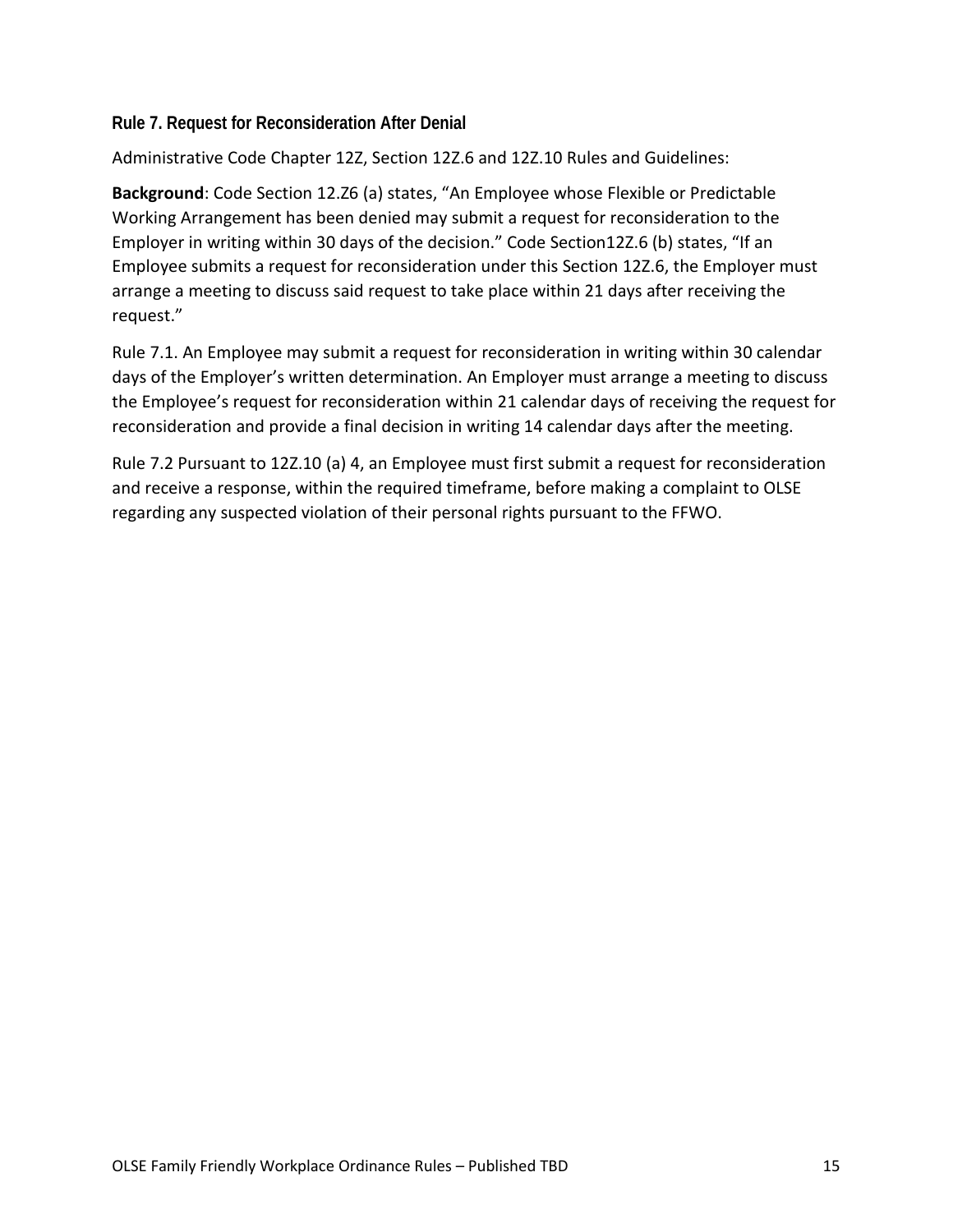#### **Rule 8. Enforcement Procedures**

## *Establishes Procedures Pursuant Section 12 Z.10 (a)(5)*

OLSE has the authority to conduct investigations, monitor compliance, and impose penalties for violations of the FFWO. As part of this authority, OLSE may examine Employer records, conduct inspections of employment sites, speak with workers and other witnesses, conduct audits, and engage in other investigative methods as needed.

#### **Investigation Procedure**

Upon making a preliminary determination that an Employer has violated the FFWO, OLSE will send the Employer a Notice to Correct, which shall include OLSE's findings. For all alleged violations other than an allegation of retaliation, the Employer shall have 15 days to respond. If one of the alleged violations is retaliation as defined in Section 12Z.7, the Employer shall have 10 days to respond to all alleged violations.

The Employer may resolve the matter by remedying the situation per OLSE's direction and fully complying with the FFWO. If the Employer contests the Notice to Correct findings, the Employer's response shall explain, in detail, the reasons why the Employer believes it has not violated the provisions of the FFWO listed in the Notice to Correct. The Employer may provide supporting evidence to prove compliance. OLSE may, in its discretion, grant an Employer an extension of time to respond. Any request for an extension must be timely, in writing, and must state the reason for the requested extension.

After reviewing the Employer's response to the Notice to Correct, or if an Employer fails to respond to the Notice to Correct by the date specified, OLSE will decide whether to (1) conduct further investigation, (2) issue a Determination of Violation ("DOV"), or (3) conclude the investigation. The issuance of a DOV constitutes OLSE's final determination that an Employer has violated the FFWO.

A DOV will include: (1) a list of all FFWO provisions the Employer has violated; (2) a summary of why OLSE has concluded that the Employer has violated the specified provisions; (3) the corrective actions the Employer must take to remedy its violations; (4) the amount of the administrative penalty imposed for the violation(s) and a timeline for payment of such penalty, if applicable; and (5) the procedure for appealing the DOV and the deadline for filing the appeal.

#### **Service**

OLSE may serve Notices to Correct and DOVs in any of the following ways:

• personal service upon the Employer or legal representative;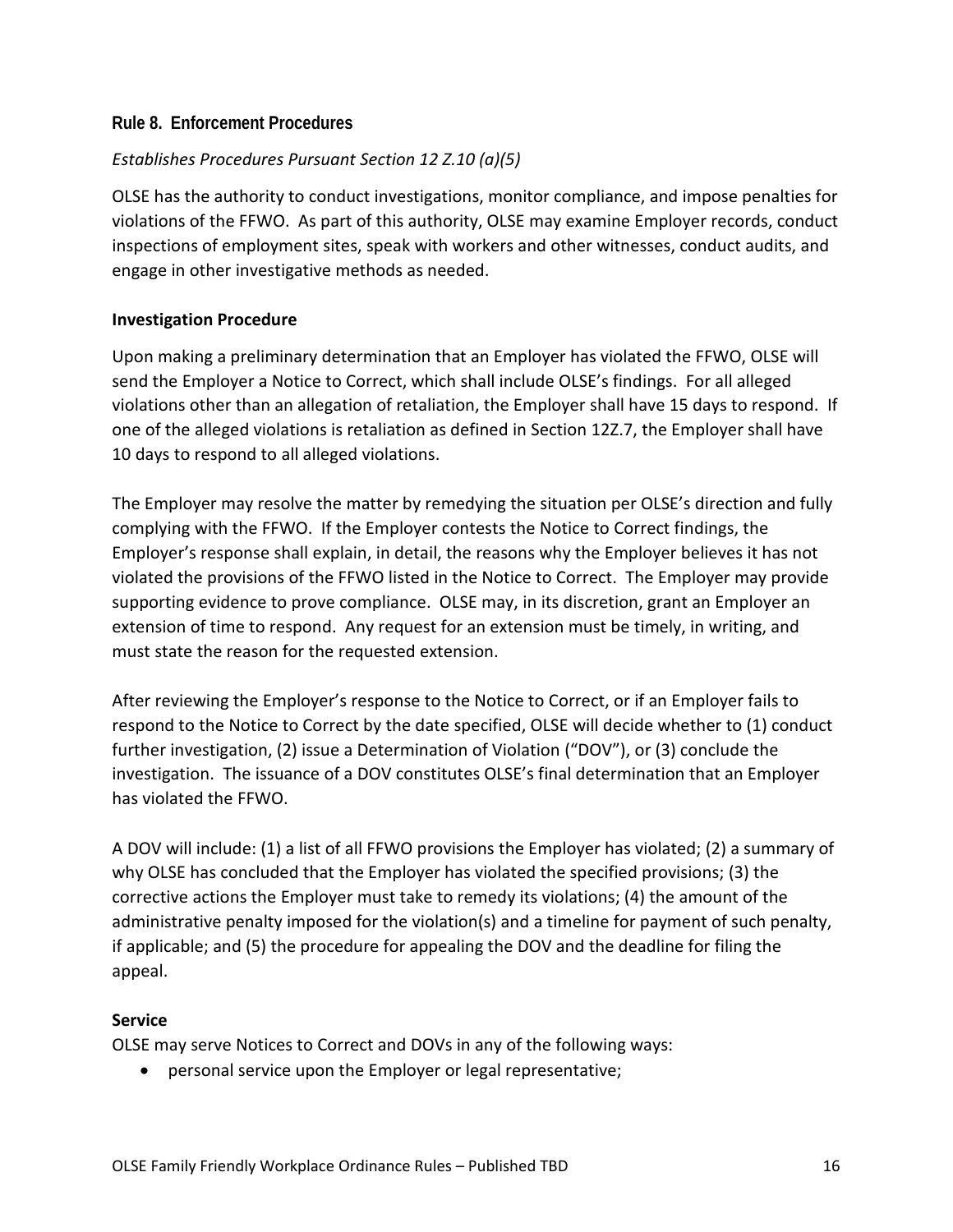- posting the document in a conspicuous place on the Employer's place of business or the fixed location within the City from or at which the Employer conducts business in the City;
- email, so long as the Employer has consented in writing to service by email; or
- first class mail, with postage prepaid and a declaration of service under penalty of perjury by the person mailing the document. If OLSE affects service by mail, service is effective on the postmark date.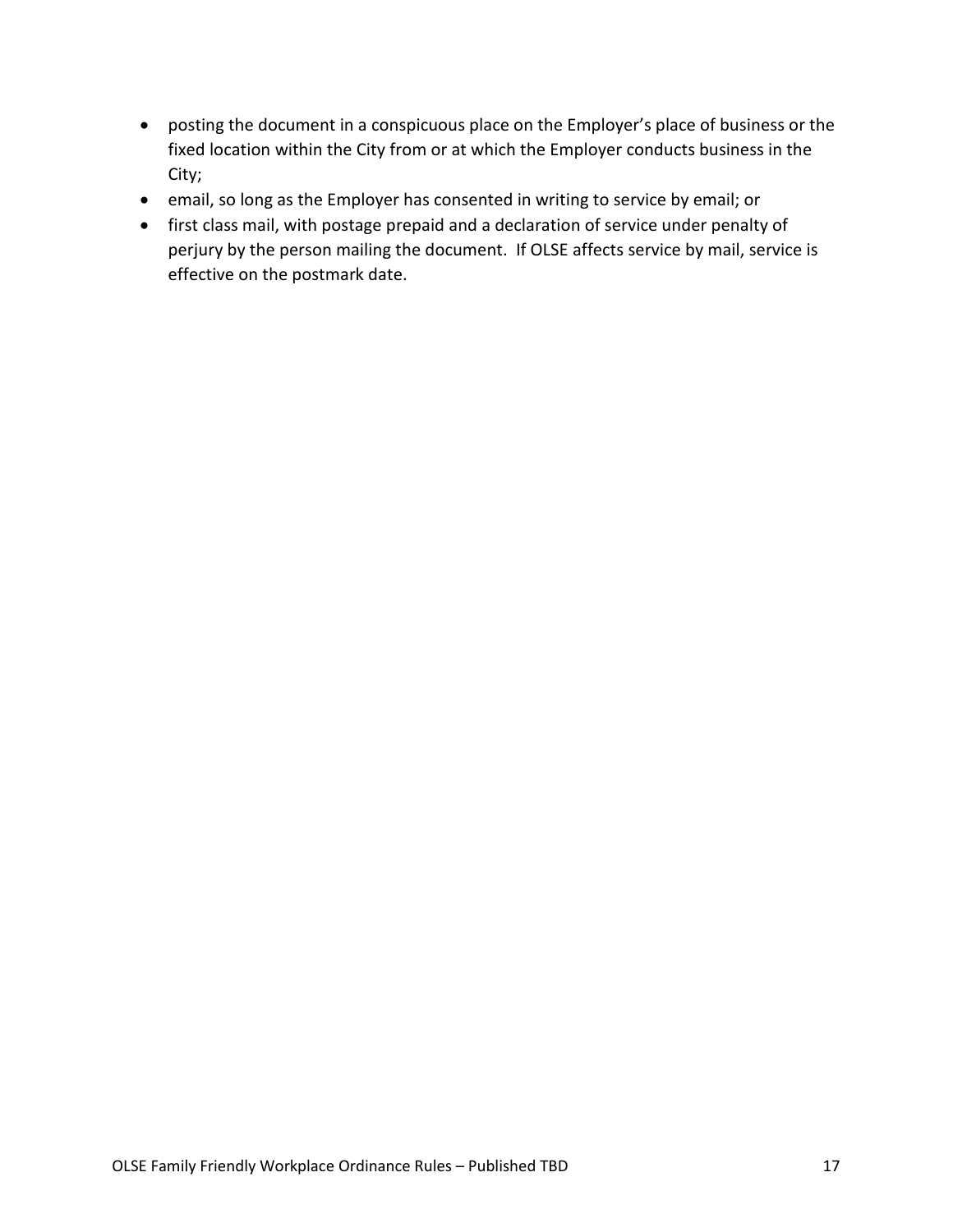#### **Rule 9. Administrative Penalties**

# *Establishes Procedures Pursuant to Section 12 Z.10 (a)(2) and (5)*

The FFWO authorizes OLSE to impose administrative penalties up to whichever amount is greater: (1) up to \$50 for each day or portion thereof that the violation occurred or continued; or (2) up to the cost of care the Employee or person whose rights were violated incurred due to the violation. The Employee shall verify the cost of care upon OLSE's request and OLSE maintains the discretion to determine if the asserted cost of care is reasonable. If the cost of care claimed by the Employee exceeds what is reasonable, OLSE may calculate an amount that is reasonable for purposes of imposing administrative penalties.

The administrative penalty shall be payable to the affected worker(s) and be due within 30 days from the date of the DOV.

In order to compensate the City for the cost of investigating and remedying violations, the FFWO also provides for OLSE to impose administrative penalties up to whichever amount is greater: (1) \$50 for each day or portion thereof and for each Employee or person as to whom the violation occurred or continued; or (2) up to the City's costs for the investigation and remedying the violation. Such funds shall be made payable to the City and County of San Francisco and be due within 30 days from the date of the DOV.

The failure of an Employer to pay restitution or penalties within the time specified in the DOV constitutes a debt to the City.

Actions that may be taken by OLSE and/or other City agencies to collect unpaid amounts from Employers for FFWO violations include, but are not limited to:

- a civil action;
- revocation of licenses and permits; and
- referral to state regulatory, licensing, permitting, or other collections agencies.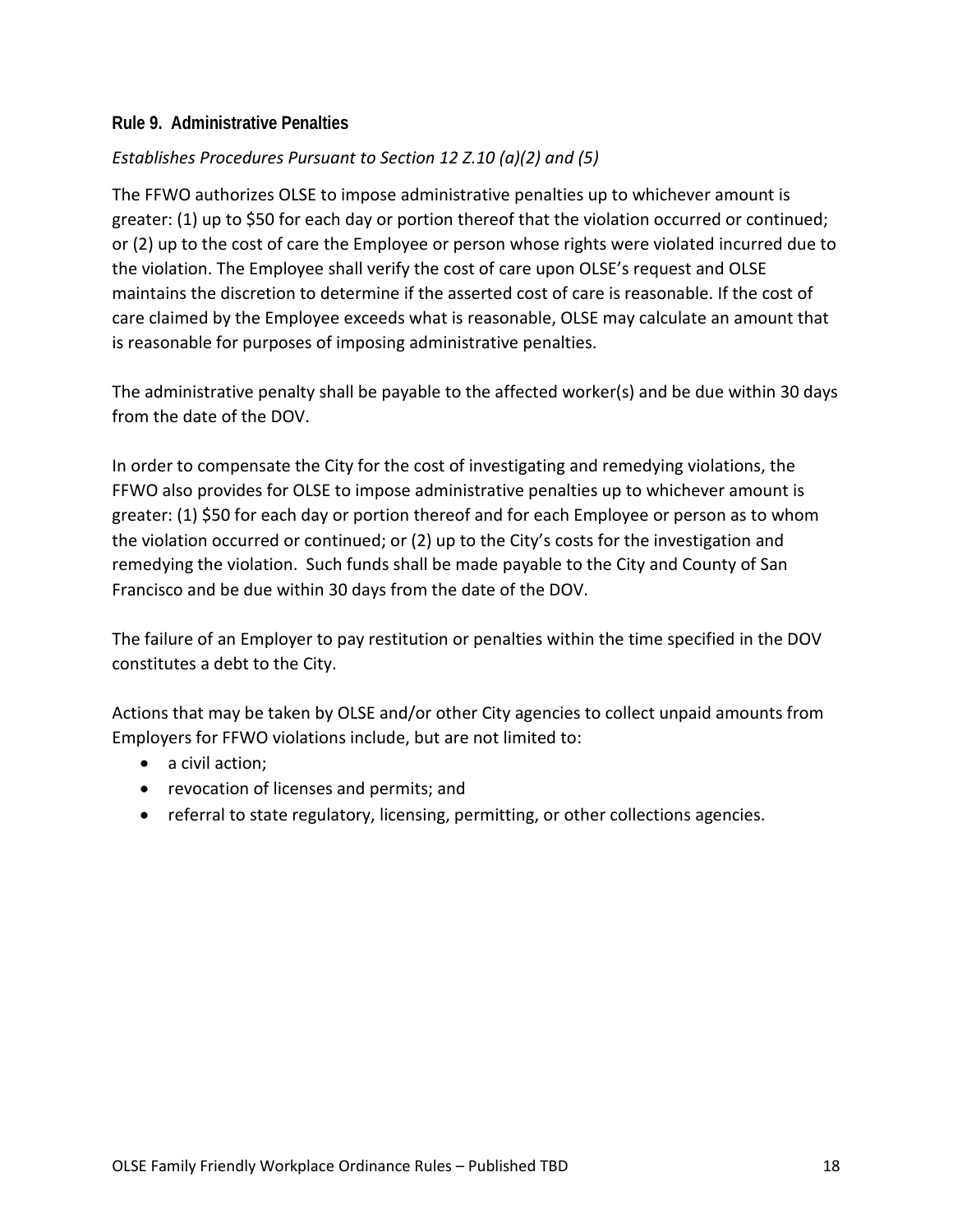## **Rule 10. Administrative Appeal Procedures**

*Establishes Procedures Pursuant Section 12 Z.10(a) (5)* 

#### **Filing an Appeal**

Employers receiving a DOV may file an appeal by requesting a hearing before a neutral hearing officer appointed by the Office of the Controller. The appeal must:

- 1. Be in writing and state the legal and factual basis for the appeal (this is a brief statement only; the parties will have the opportunity to submit full written briefs later as part of the appeals process);
- 2. Include a return address;
- 3. Include a check or bond payable to the City and County of San Francisco for the full penalty amount; and
- 4. Be received by the Controller's Office within fifteen (15) days from the date on the Proof of Service accompanying the DOV.

The appeal must be submitted in person, by U.S. mail, or by other delivery service such as FedEx or UPS, to:

San Francisco Office of the Controller City Hall, Room 316 1 Dr. Carlton B. Goodlett Place San Francisco, CA 94102

A copy of the appeal, including a copy of the check or bond for the penalty amount, must also submitted to OLSE in one of the following ways: in person, by email to the compliance officer listed on the DOV, by U.S. mail, or by other delivery service such as FedEx or UPS, to:

San Francisco Office of Labor Standards Enforcement City Hall, Room 430 1 Dr. Carlton B. Goodlett Place San Francisco, CA 94102

The Controller's Office must receive the appeal and the check or bond for the penalty amount, and OLSE must receive the copy of the appeal, on or before the day of the appeal deadline by close of business (5:00 p.m.).

The failure to file an appeal that complies with this Rule shall constitute concession to the assessment, and the DOV shall be final upon expiration of the appeal deadline.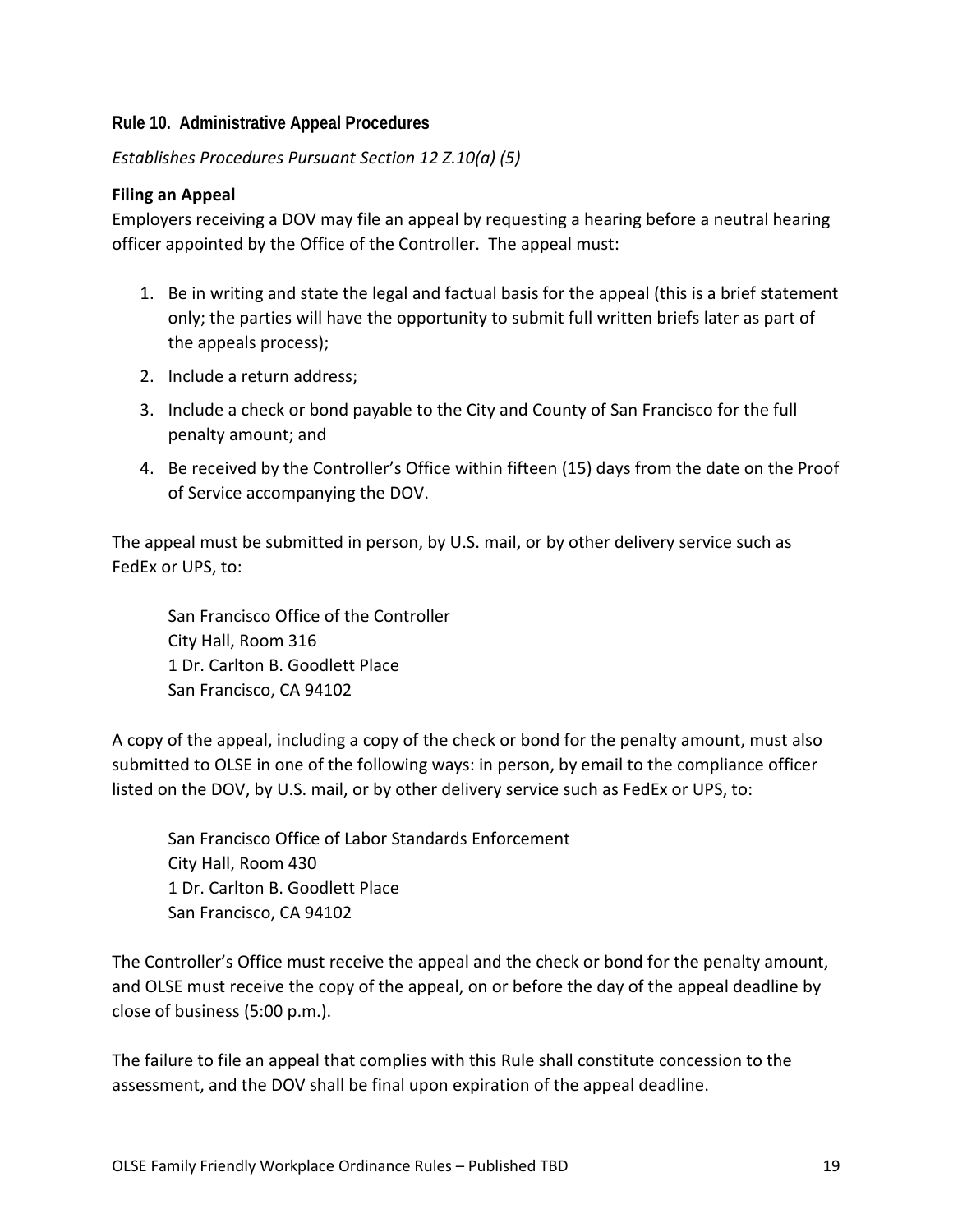#### **Setting a Hearing Date**

Within fifteen (15) days of receiving a properly filed appeal, or as soon thereafter as is practicable, the Controller or his or her designee shall appoint a neutral hearing officer (who shall not be employed by OLSE) to hear and decide the administrative appeal. The Controller's Office shall advise OLSE and the appellant of the appointment of the hearing officer.

The hearing officer shall promptly set a date, time, and place for a hearing on the appeal. The Controller's Office shall serve—by first class mail to the address listed on the appeal, and by email if the appellant has included an email address on the appeal—a written notice of the time and place for the hearing.

Except as otherwise provided by law, the appellant's failure to receive a properly served notice of the hearing shall not affect the validity of any proceedings under the FFWO.

#### **Pre-Hearing Procedures**

No later than ten days prior to the hearing, the parties shall submit the following documents to the hearing officer, with simultaneous service on all other parties: a statement of issues to be decided by the hearing officer, a list of all witnesses likely to be called (other than for impeachment or rebuttal), a list describing each piece of evidence to be offered at the hearing, and any other information or documents requested by the hearing officer.

If a hearing is continued to a later date, a party may request permission to submit an amended witness or exhibit list. Such requests must be made in writing and submitted to the hearing officer and all other parties at least 15 days before the new hearing date. Such requests shall not be granted unless the hearing officer determines that there is good cause to allow the party to call the new witness or submit the new evidence.

#### **Failure to Appear**

An appellant's failure to appear at the hearing shall constitute concession to the assessment in the DOV and a withdrawal of the appeal.

#### **Evidence**

A DOV shall constitute *prima facie* evidence of all violations set forth in the DOV.

Absent good cause, and other than impeachment or rebuttal witnesses, a witness who does not appear on the witness list described above may not be called at the hearing.

Absent good cause, an Employer may not present evidence at a hearing that it failed to provide to OLSE in response to a request before the issuance of a DOV.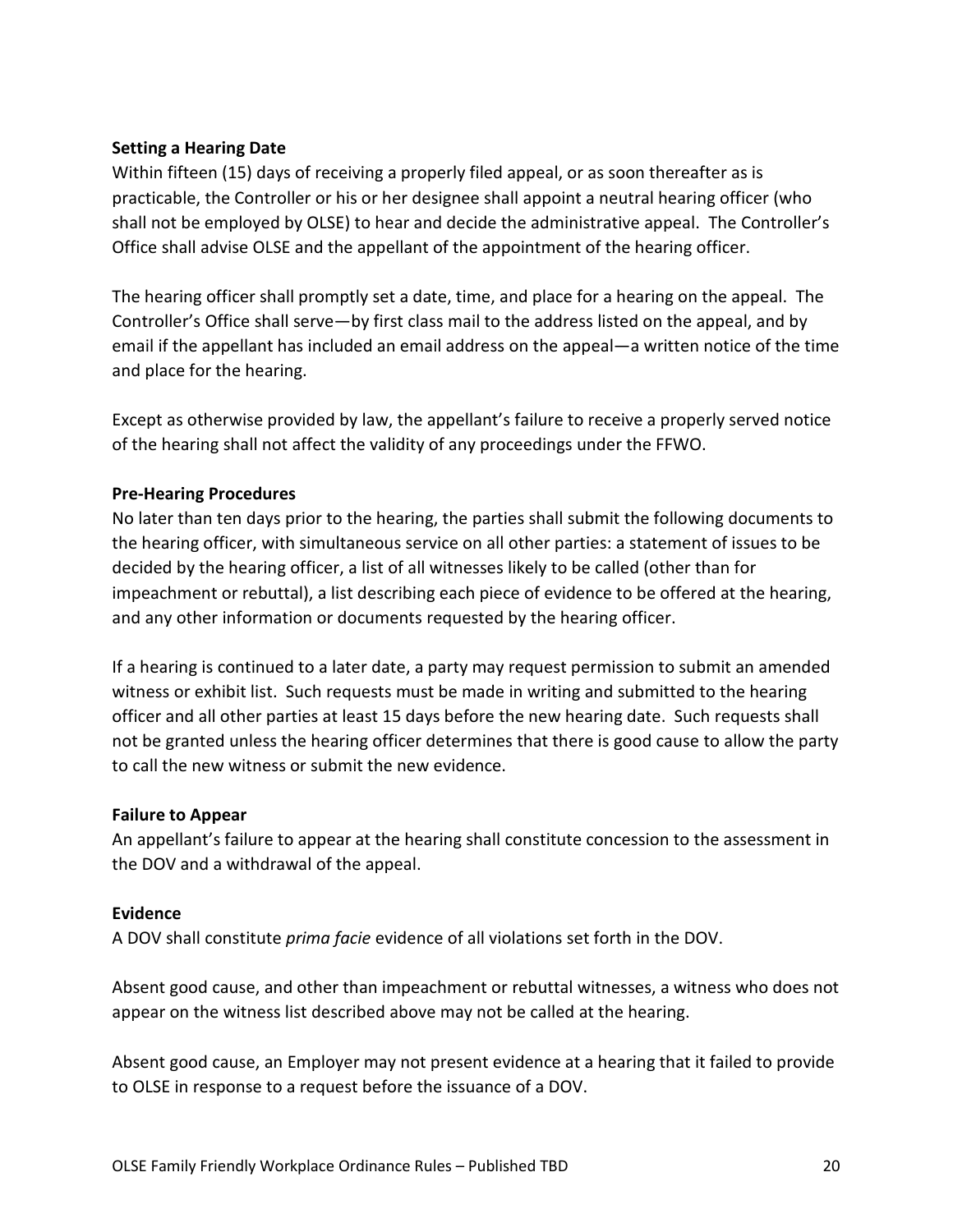#### **Burden of Proof**

The appellant shall have the burden of proving, by a preponderance of the evidence, that OLSE's determination of a violation is incorrect.

#### **Hearing Record**

The hearing shall be open to the public and shall be tape-recorded. Any person or entity, or OLSE, may retain a certified court reporter to record and transcribe the hearing.

#### **Findings and Decision**

The hearing officer may continue the hearing and request additional information from any party prior to issuing a written decision. The hearing officer shall make findings based on the record of the hearing and issue a written decision based on such findings within 20 days of the conclusion of the hearing. The hearing officer may affirm or reject the DOV in whole, or in part. The hearing officer may also impose conditions and/or deadlines to correct violations or pay penalties. OLSE will promptly post the hearing officer's decision on its website.

# **Finality of Hearing Officer's Decision**

The decision of the hearing officer shall be final. The sole means of review of the hearing officer's decision shall be by filing in the San Francisco Superior Court a petition for a writ of mandate under Section 1094.5 of the California Code of Civil Procedure. If the hearing officer concludes that the violation(s) set forth in the DOV did not occur or that the party was not the responsible party, OLSE shall refund the penalty amount to the party that deposited such amount. The hearing officer's decision shall be served on the appellant and OLSE by certified mail.